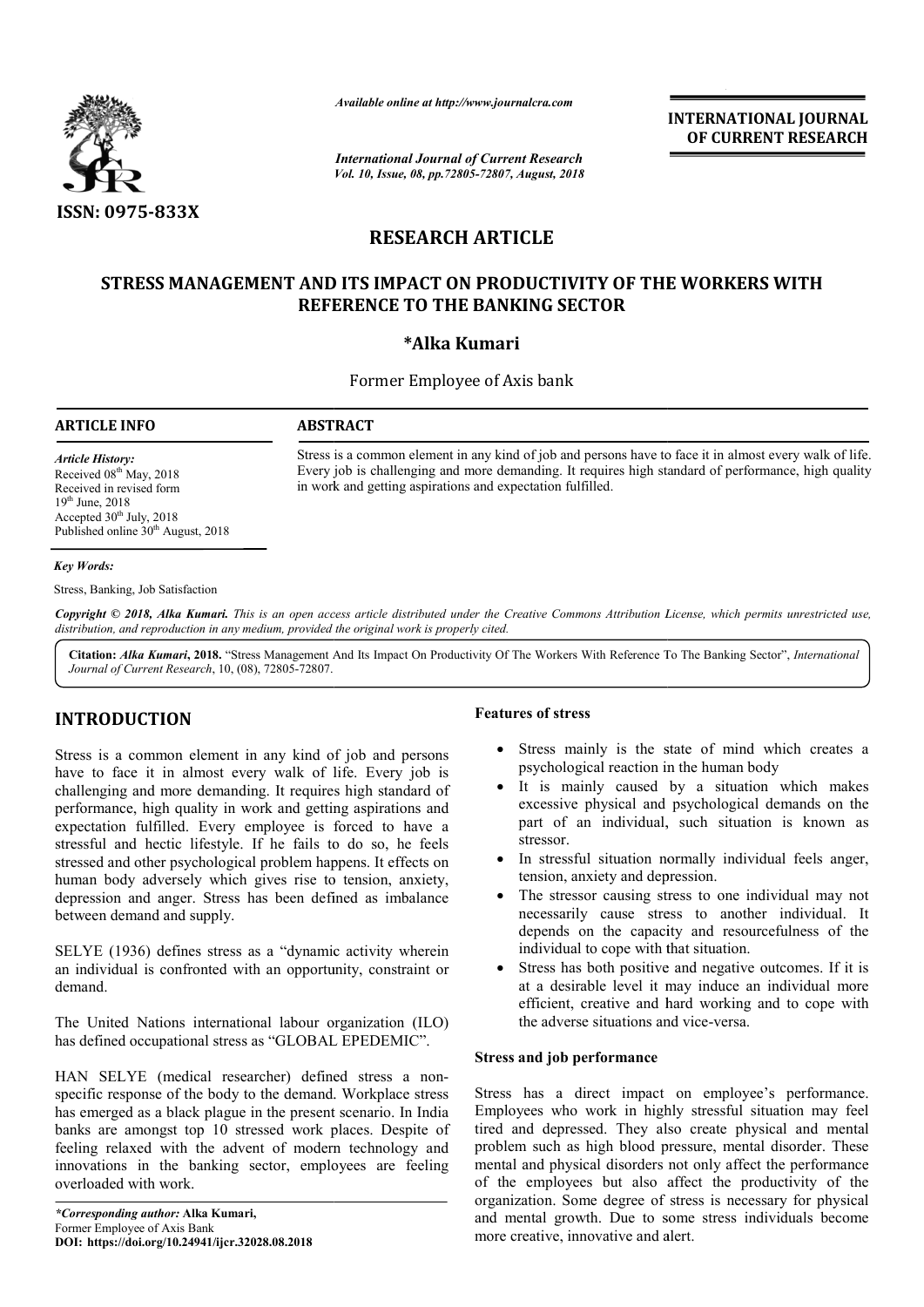16/08/2018

The Times Of India - Delhi | 12/07/2018 | 20

# **Don't Witch Hunt Bankers**

Prevention of Corruption Act must be speedily amended, else decision making will be frozen



Manamuruy suorananan<br>
a cardinal principle of<br>
a cardinal principle of<br>
a lustice system is that<br>
wen if a thousand the<br>
utility go scot free, not<br>
one innocent should be<br>
in the current round of arrests of and<br>
this cardi

musical cases pertain to retired officers,<br>several cases pertain to retired officers,<br>he officers' post-retirement reality<br>s now consumed by worries about<br>riminal action in courts and the  $<sub>tho</sub>$ </sub> criminal action in courts and the<br>prospect of having to run from pillar to post to extricate oneself

post to extricate oneself<br>the most damaging aspect of these inclotents is that the genuinely corrupt<br>and the bonest who may have only deviated from procedure are clubbed<br>together. Needless to say, this pooling<br>must surely

must structure and the crooks who are<br>must strength the crooks who are<br>now in august compary, the strengtheness that these<br>prevention of Corruption Act (PCA)<br>needs to take in up regardly in the prevention of Corruption Act

court will not review the substantive<br>wisdom underlying business decisions,<br>as otherwise decision makers would be<br>"frozen in inaction" if they were to been<br>subject to legal action for decisions which in hindsight were monetarily or otherwise unsuccessful

The rule generally requires a clear Indication of fraud, gross negligence or self-benefit. Courts have also ruled that the burden of proof on fraud and gross ne gligence also rests on demonstrating self-benefit. Crucially, mistakes or errors<br>in the exercise of honest business



Judgment do not subject decision<br>makers to liability for negligence in the<br>discharge of their appointed duties.<br>In criminal cases, the standard of<br>proof required for a conviction is even<br>stronger. The main burden of proof<br>

economic decisions are evaluated using demonstrated self-benefit as the standard for admissible evidence. If there is<br>no evidence of self-benefit, FIRs and chargesheets should not ordinarily be filed. The present process adopted is<br>to scrutinise all loan cases above a threshold limit where there have been defaults and to identify procedural<br>lapses as the basis for vigilance enforcement action, without necessarily obtaining evidence of self-benefit Demonstrating self-benefit is impe

**Demonstrating self-benefit is** imperative because, unlike other professions, banking involves judgment exercised using soft information, which is primarily qualitative and subjective

rative because, unlike other professions banking involv<br>using soft in olves judgment<br>information, banking soft information, which is<br>primarily qualitative and subjective. To<br>illustrate, the character of a borrower, which a lender must invariably a involves a subjective assessment that can vary from one individual to another Similarly, assessing the future growth<br>potential of a borrower involves<br>subjective assumptions of the future that may seem reasonable to one individual but not to another.

As well, such assessments that may have so emed perfectly reasonable at the time when the judgment was exercised FIGUALITY WILL DE JTOZETI<br>
may appear unreasonable or transitonally<br>
exuberant in hindsight. For instance,<br>
renewing a loan where the bank's<br>
exposure bless than 10% of aborrower's<br>
exposure bless than 10% of aborrower's<br>

treat as malafide intent those lending decisions that were based on an irratio nally exuberant extrapolation of high economic growth in the past into the<br>future. If investigative agencies future. future. If investigative agencies<br>cannot demonstrate self-benefit, but nevertheless bring accusations of<br>corruption against bank managers, the

nevertneess oring accusations or<br>corruption against bank managers, the investigative agencies would need to<br>subject themselves to a higher standard of professional scrutiny. The<br>deat the subject themselves to a higher stan driven solely by stipulated proce

World over, the best credit officers<br>discretion innovatively and  $1180$ use discretion innovatively and<br>thereby often deviate from established procedures. In the best banks in the world, deviation from procedure does not imply culpability. We need to<br>usher in a similar legal framework for<br>investigation and vigilance enforcement so that the credit culture in the country can be genuinely improved.

The writer is Associate Professor of<br>Finance, ISB Hyderabad and on the boards of<br>Bandhan Bank, RBI Academy and NIBM

https://epaper.timesgroup.com/olive/apa/timesofindia/Print.Article.aspx?mode=image&href=TOIDEL%2F2018%2F07%2F12&id=Ar02000

They learn new skills and knowledge to cope up with the adverse situations. These are the positive stress which increase the morale of the employee and self satisfaction. This kind of positive stress is called eustress. On the other hand high degree of stress regularly causes undesirable and unpleasant situation that create physical and psychological disorders and it is known as distress. It can be said that low degree of stress causes negative outcome such as lack of motivation, lack of interest and get negative impact on productivity of organization.

## **Indian Banking System**

There are about twenty-seven nationalized banks, nineteen private sector banks, thirty-two foreign banks, various cooperative banks and regional rural banks operating in India. The country's banking industry would be the world's third largest in asset size by 2025, as per a report by Boston consulting group. During the past decade, the banking sector had gone rapid and striking changes like policy changes due to globalisation and liberalization, increased competition due to the downsizing, introduction of new technologies. The advent of technological revolution in all walks of life coupled with globalization, privatization policies has drastically changed conventional patterns in all sectors. The banking sector is of no exemption. The year 1990's saw radical policy changes with regard to fiscal deficit and structural changes in India so as to prepare, to cope up with the new economic world order.

Globalization and privatization led policies compelled the banking sector to reform and adjust, to have a competitive edge to cope with multinationals led environment. In the new management model bank employees have experienced a full redefinition of their tasks, becoming bank sellers ( rather than bank employees), working with clients to meet the bank's target in areas such as the sale of investment funds, bonds and insurance policies (Jinkings, 2004: Adrian and Ashcraft, 2016). Moreover, a considerable reduction in job positions intensified the volume of work for those who remained, as well as for new employees (Silva and Navarro, 2012). In the last five years, the volume of bank fraud has increased by 19.6% to 5064 cases. Almost all corporate loan related fraud cases get seasoned for two or three years as NPA's before they are reported as fraud (RBI said in the report). According to FSR (Financial stability report) share of gross NPA's in India inched upto 10.2% by March 2018, from 9.6% in March 2017. In September 2016 gross NPA was 9.2%. The pressure to contain bad loans and rising cross- selling targets have also increased the stress and upset the employees.

## **Scope of the study**

United states National Institute Of Occupational Safety and Health has defined workplace stress as " the harmful physical and emotional responses that occur when the requirements of the job do not match the capabilities, resources, or needs of the worker. Job stress can lead to poor health and even injury.